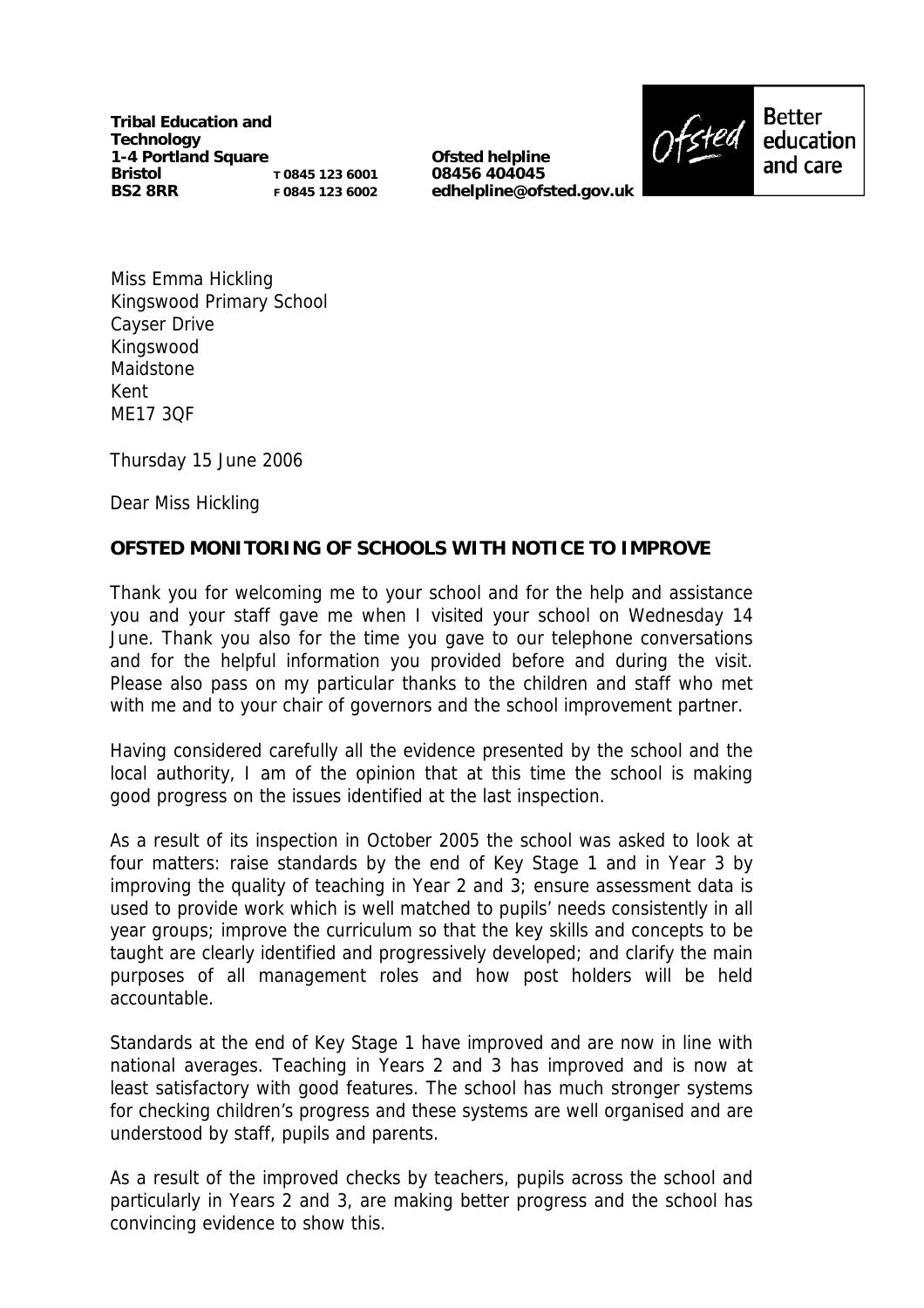

For example, it is clear from the school's data that many pupils in Year 3 have made very substantial progress this year and the school is now helping pupils make up lost ground and achieve as well as they can.

Regular assessments and analysis of what these show ensure that pupils are placed in the correct groups in classes and that those who require it, receive appropriate support. Recently introduced target setting helps pupils to know exactly what they need to do to improve and pupils clearly value this development. In discussions, pupils from Year 1 to Year 6 could explain how their work is improving and how well they think they have done in the national tests. Teachers make good use of the information from the tests each half term to provide pupils and parents with written and verbal reports on progress.

Standards in English, mathematics and science at the end of Key Stage 2 are above the national average. The eight Year 6 pupils are all expected to attain the standard expect for their ages and nearly half are expected to exceed it.

The curriculum has been improved and key skills and concepts identified. A new curriculum plan is in place, ready to be implemented in the autumn term. Teachers are beginning to make creative links between subjects using topics that pupils find interesting and exciting. For example, during the monitoring visit all pupils were actively engaged on activities related to a 'South Africa – creative week'. An African dancer had performed for the whole school adding depth, understanding and enjoyment to the topic. This, in turn, inspired pupils to create their own African masks and dances. A pupil told the inspector that this had been her 'best ever' week at school and that she had found it to be 'the best way to learn'.

The acting headteacher has introduced an effective management structure, supported by specific job descriptions and clear lines of accountability. As a consequence, the monitoring and evaluation of teaching has greatly improved. There are now regular, systematic checks on how well all teachers deliver their lessons. These are well focused on addressing the issues identified in the last inspection. Monitoring information suggests that teaching is for the most part, good and is always at least satisfactory. Outcomes from monitoring are clear, unequivocal and give teachers precise information to improve their teaching.

The school has received strong support from the local authority. Its statement of action is clear and analytical. It appraises all the options and makes well reasoned decisions as how to best support the school, particularly in the absence of the substantive headteacher. The local authority support plan has been incorporated into the school's own action plan.